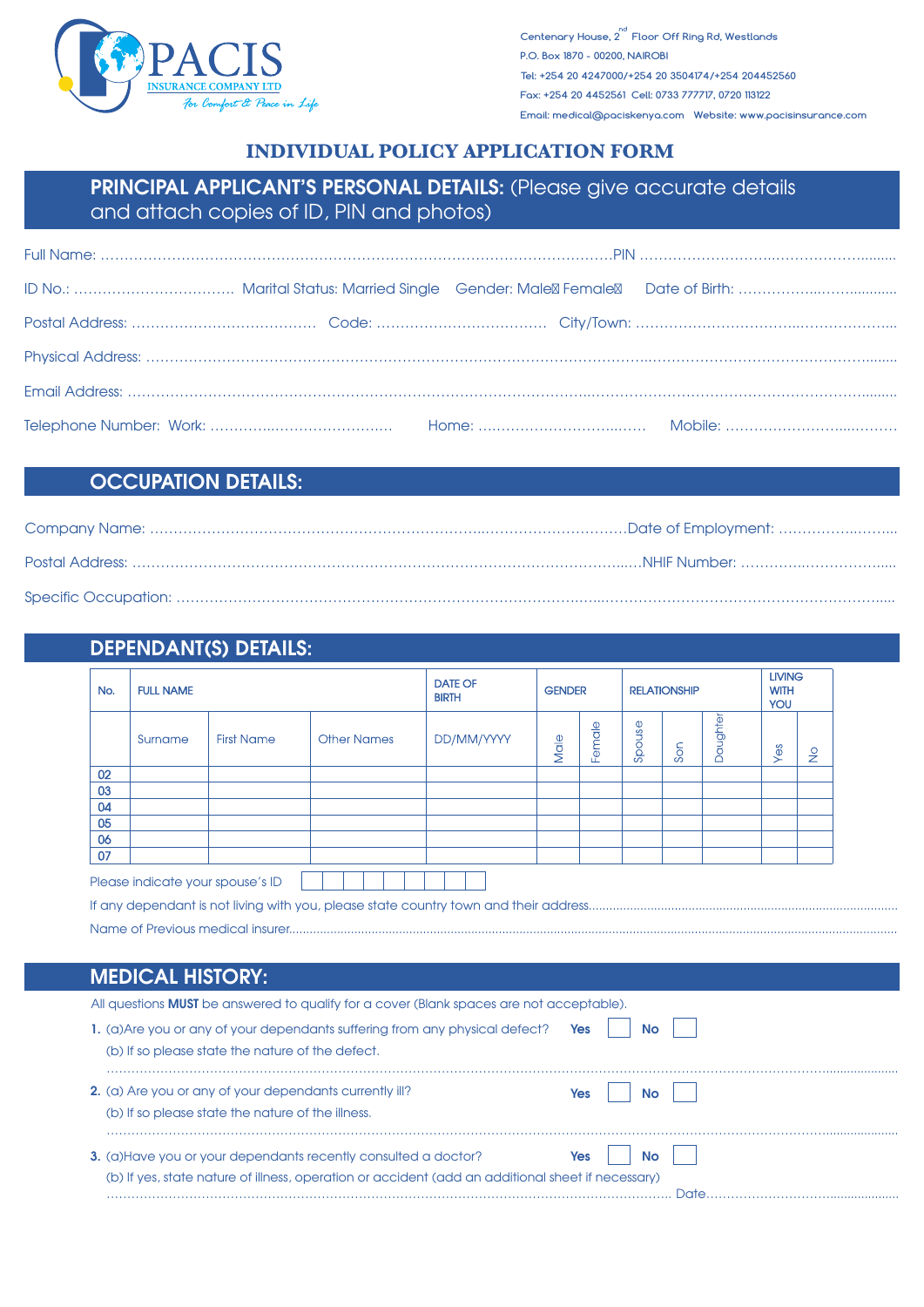4. Please state if you or your dependants at any time had any of the following medical conditions. Answer YES (Y) or NO (N).

|           | <b>Medical Condition</b>          | 01 | 02 | 03 | 04 | 05 | 06 | 07 |
|-----------|-----------------------------------|----|----|----|----|----|----|----|
| a.        | Asthma                            |    |    |    |    |    |    |    |
| b.        | <b>Diabetes</b>                   |    |    |    |    |    |    |    |
| C.        | Hypertension                      |    |    |    |    |    |    |    |
| d.        | <b>Convulsions/Epilepsy</b>       |    |    |    |    |    |    |    |
| $e_{1}$   | <b>Gastric or Duodenal Ulcers</b> |    |    |    |    |    |    |    |
| f.        | <b>Heart Disease</b>              |    |    |    |    |    |    |    |
| g.        | Leukemia or Sickle cell Disease   |    |    |    |    |    |    |    |
| h.        | <b>Neurological Disease</b>       |    |    |    |    |    |    |    |
| ٠.        | Gallstones                        |    |    |    |    |    |    |    |
|           | Psychiatric illness               |    |    |    |    |    |    |    |
| k.        | <b>Recurrent Tonsillitis</b>      |    |    |    |    |    |    |    |
| л.        | <b>Arthritis</b>                  |    |    |    |    |    |    |    |
| m.        | <b>Fibroids</b>                   |    |    |    |    |    |    |    |
| n.        | <b>Menstrual Disorders</b>        |    |    |    |    |    |    |    |
| $\circ$ . | Cancer                            |    |    |    |    |    |    |    |
| p.        | Others (please specify)           |    |    |    |    |    |    |    |

If you answered Yes to the questions above, please provide details (You may attach an extra sheet)

……………………………………………………………………………………………………………………………………………………………………... …………….…............................................................................................................................................................................................................

5. State any allergies …………………………………………………………………………………………………………………………………………….

#### Surgery and Hospital Admissions

Please supply details of all surgical procedure(s) and ALL HOSPITAL ADMISSIONS that you or any of your dependants have undergone in the past, and /or details of all planned surgical procedure(s) and ALL HOSPITAL ADMISSIONS that you or any of your dependants expect to undergo in the future?

| <b>Hospital/Doctor</b> | <b>Surgical procedure/ hospital admission</b> | <b>Date</b> | <b>Diagnosis</b> |
|------------------------|-----------------------------------------------|-------------|------------------|
|                        |                                               |             |                  |
|                        |                                               |             |                  |
|                        |                                               |             |                  |
|                        |                                               |             |                  |

|    | <b>Habits and Lifestyles</b>                                        | 01 | 02 | 03 | 04 | 05 | 06 | 07 |
|----|---------------------------------------------------------------------|----|----|----|----|----|----|----|
|    | Do you smoke (Yes/No)                                               |    |    |    |    |    |    |    |
|    | Do you consume alcohol (Yes/No)                                     |    |    |    |    |    |    |    |
|    | Are you currently using medication for medical or any other reasons |    |    |    |    |    |    |    |
| о. | If yes, please specify                                              |    |    |    |    |    |    |    |

| 9. Are there any other circumstances in your current or past medical history not mentioned above which may result in |
|----------------------------------------------------------------------------------------------------------------------|
|                                                                                                                      |
|                                                                                                                      |

| 10. Female members only (member or spouse)<br>a) Has any member of your family ever delivered a child through caesarean operation? | Yes l            | No II |
|------------------------------------------------------------------------------------------------------------------------------------|------------------|-------|
| b) Is any member currently pregnant?                                                                                               | $Yes \mid \cdot$ | No    |
|                                                                                                                                    |                  |       |
|                                                                                                                                    |                  |       |
|                                                                                                                                    |                  |       |

N.B: Any misrepresentation or non-disclosure of material or factual information will render all benefits granted by Pacis Insurance Ltd null and void. In addition, any claims payment made due to such actions will be recoverable from the policy holder.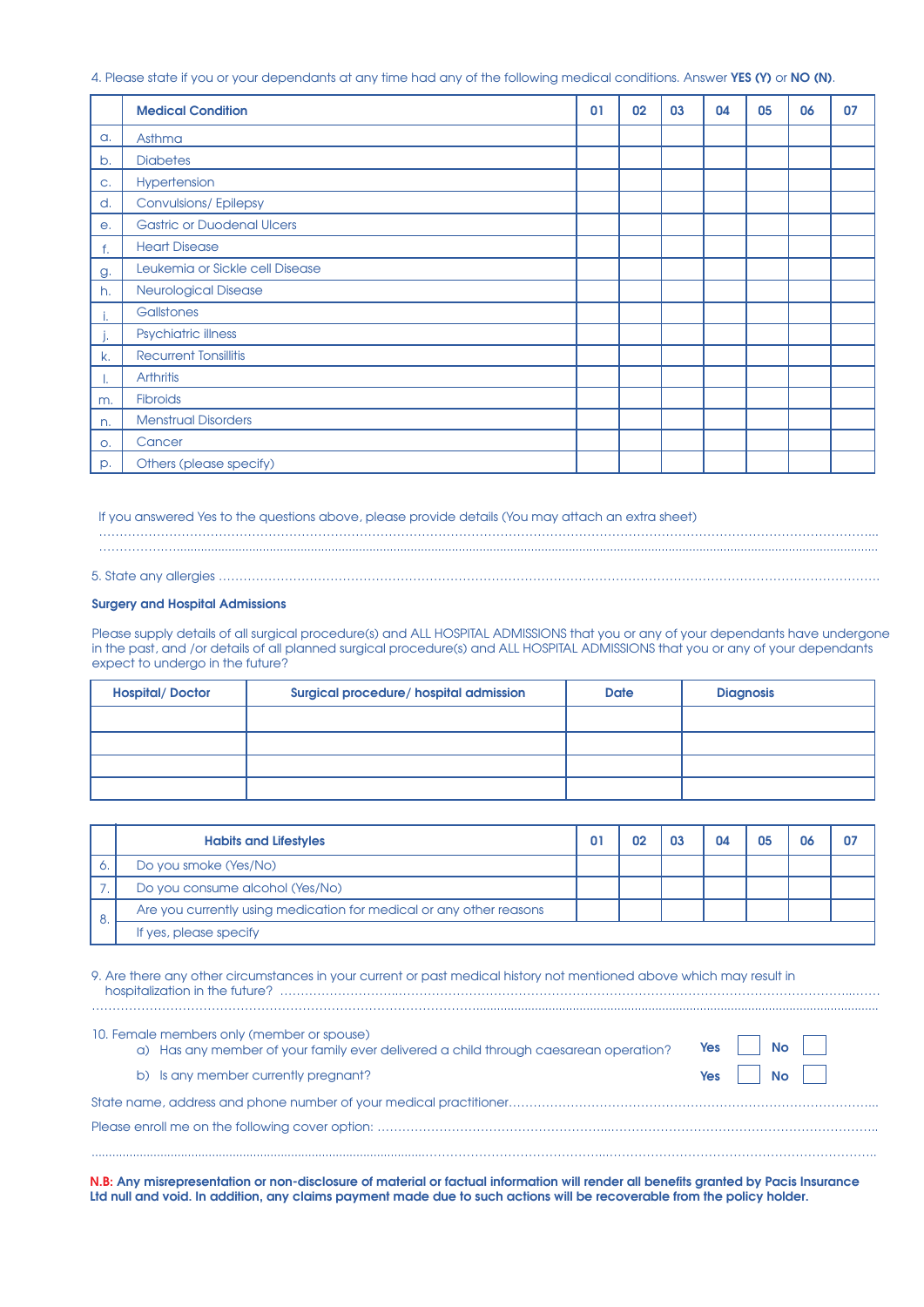## MEDICAL PLAN DETAILS:

#### Medical Plan Details

Inpatient is a core benefit. Outpatient and Maternity are optional benefits. Please tick (√) the cover limits you require.

| <b>Plan Options</b>                      |                               |                  |
|------------------------------------------|-------------------------------|------------------|
| <b>Inpatient per family</b>              | <b>Out Patient per person</b> | <b>Maternity</b> |
| 500,000                                  | 50,000                        | 50,000           |
| 1,000,000                                | 100,000                       | 100,000          |
| 2,000,000                                | 150,000                       | 150,000          |
| 3,000,000                                |                               |                  |
| <b>Premium payable</b>                   |                               |                  |
| Total Premium Payable                    |                               |                  |
| Training and policy holders Levies 0.45% |                               |                  |
| Stamp duty Ksh 40                        |                               |                  |
| <b>Total Premiums including levies</b>   |                               |                  |

#### PAYMENT DETAILS:

Full Premium must be paid before cover commences. Payments can be made through Cheque, Cash, Mpesa and bank deposits to Pacis Insurance Company Ltd Only

#### Important information

- 1. All acute illness claims have a 30 days waiting period
- 2. Surgical cases have a 90 days waiting period
- 3. Maternity benefit if purchased will have a waiting period of one year
- 4. All other waiting periods apply as highlighted on the brochure and the policy document.
- 5. Maximum joining age is 64 years
- 6. Medical examination reports will be required for persons who attain 55 years and above
- 7. There may be a limitation on the medical providers from which you can seek treatment depending on your cover limit.
- 8. There will be no reimbursement of claims from non-panel providers
- 9. Outpatient benefits cannot be purchased alone or to specific family members.
- 10. Members will be required to present their Pacis medical cards to access services at the service providers.
- 11. Eligibility- Adults between the age of 19 years and 64 years. Children between the age of 3 months and 18 years.
- Dependants will include one spouse, own or legally adopted children from the age of 3 months to 18 years. 12. Cover commences on 1st or 15th of every month.

#### BENEFICIARY DETAILS:

(Person/entity entitled to receive funds as per cover benefits in the unfortunate event of loss of life)

Name: ………………………………………………..…… ID Number: ……..……… Relationship: ………….…... Mob. No.: ……………..…….......

## DECLARATION:

I hereby apply to join the above mentioned plan. I understand that any mis-statements or non-disclosure of any material information in this form will jeopardize my membership. I warrant that the answers in this form are true, correct and complete and I acknowledge that such answers are all material.

I hereby authorize any doctor, hospital, clinic or medical provider, any company, institution or person who has record or information about me and/or my family members to provide my insurer with complete information including copies of their records with reference to my sickness or accident any treatment, examination, advice or hospitalization. Any photocopy of this authorization shall be taken as the original copy.

Name:………………………………………..……………….……..Signature:…………………………Date:……………………………………..……..……...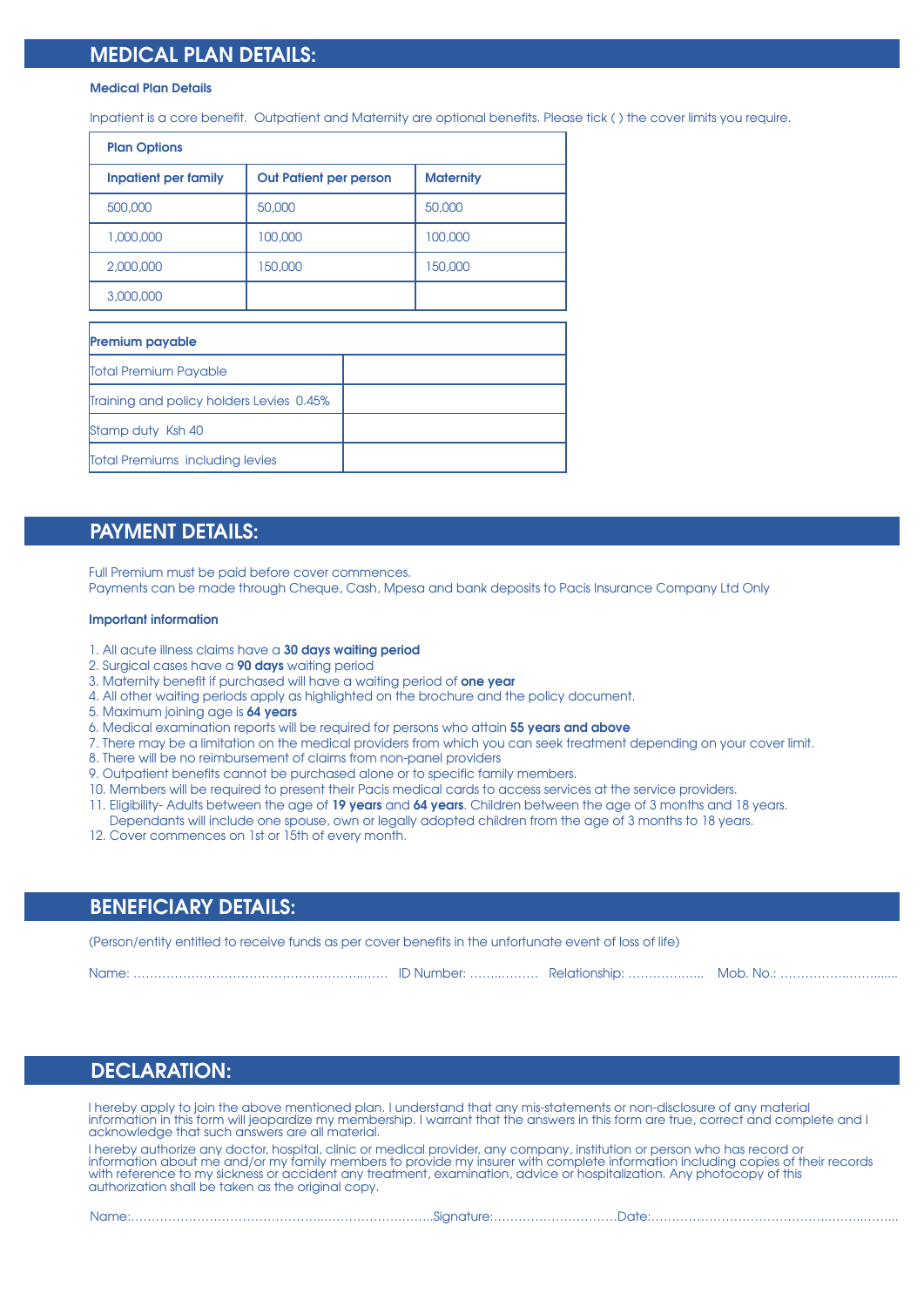# DOCUMENT ISSUANCE:

Pacis Insurance Ltd confirms that upon receipt of full premium the following documents will be issued within 30 days. The policy holder should contact Pacis Insurance Ltd if the same is not received. The documents that will make up the policy membership pack will include a cover note, Medical cards for each member, the provider panel and policy document

# INTERMEDIARY DETAILS:

# INTERMEDIARY DECLARATION:

I hereby declare that I explained the benefits of this application and that the applicant is aware of the membership terms and conditions of the purchased medical cover of Pacis Insurance Company Limited.

Signature……..……..……..……..……..……..……..……..……..……....Date ……..……..……..……..……..……..……..……..……..…….....……....…….

### OFFICIAL ONLY:

| Cover acceptance Yes | No. |  |
|----------------------|-----|--|
| Commencement Date    | Day |  |



PHOTO SHEET Dated ..……....……....……....……....……..

| Spouse<br>photograph |
|----------------------|
| <b>Spouse</b>        |